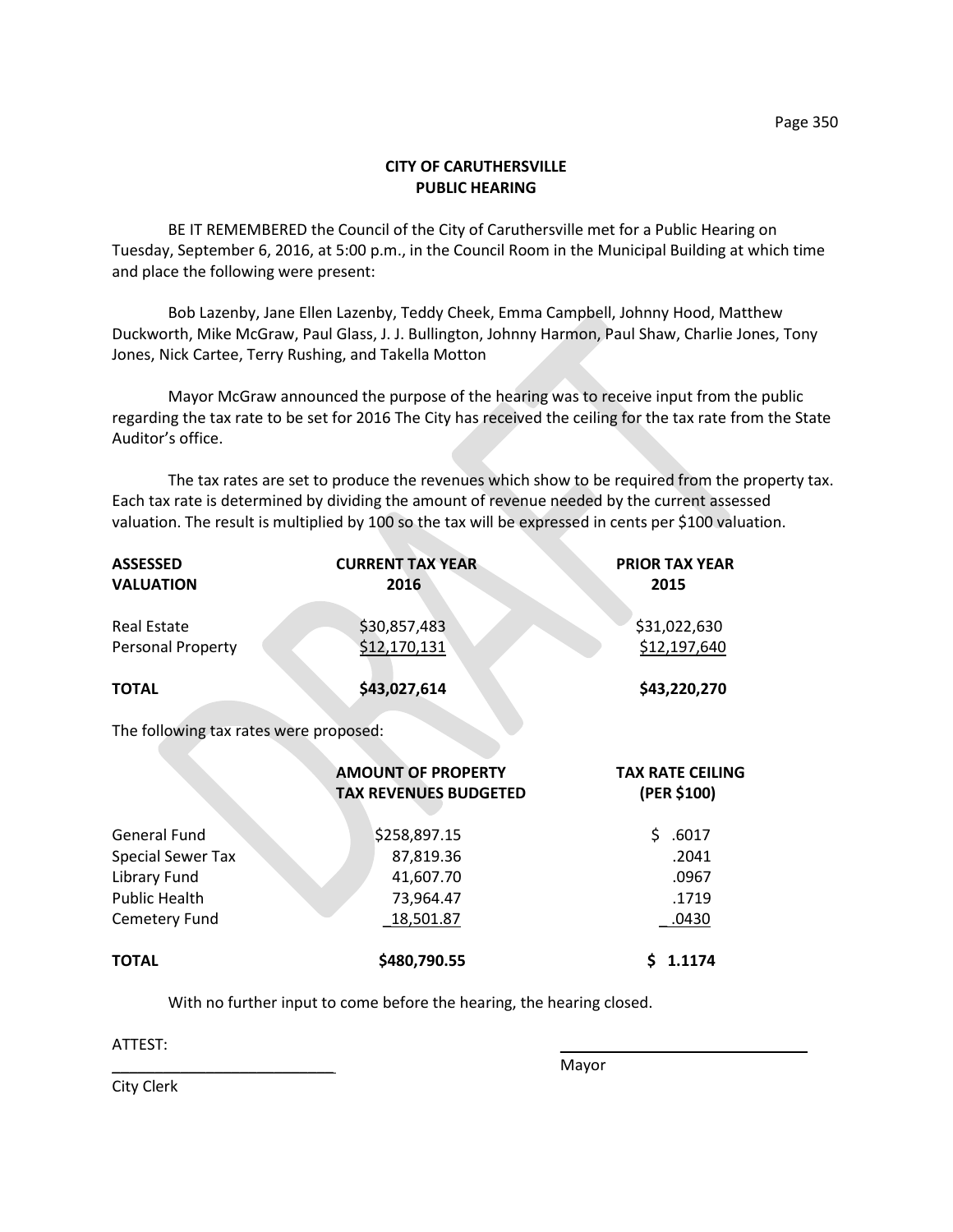Page 351

## **CITY OF CARUTHERSVILLE September 6, 2016**

BE IT REMEMBERED the Council of the City of Caruthersville met in regular session in the Council Room in the Municipal Building on Tuesday, September 6, 2016, at 5:15 p.m., at which time and place the following were present:

| Mike McGraw              | Mayor                 |
|--------------------------|-----------------------|
| Takella Motton           | <b>City Clerk</b>     |
| Lawrence Dorroh (Absent) | <b>City Counselor</b> |
| <b>Tony Jones</b>        | Sergeant at Arms      |
| Merideth (Absent)        | Councilperson         |
| Harmon                   | Councilperson         |
| Rodgers                  | Councilperson         |
| Duckworth                | Councilperson         |
| <b>Bullington</b>        | Councilperson         |
| Cartee                   | Councilperson         |
| Cheek                    | Councilperson         |
|                          |                       |

The number of members necessary to consider a quorum being present, the Mayor called the meeting to order and announced the meeting was in session for the transaction of business.

The first order of business to come before the Council was the approval of the August 16, 2016 minutes. Councilperson Cartee motion for approval, second by Councilperson Harmon, which resulted in the following vote:

| Harmon    | Yes | Rodgers           | Yes |
|-----------|-----|-------------------|-----|
| Duckworth | Yes | <b>Bullington</b> | Yes |
| Cartee    | Yes | Cheek             | Yes |
| Hood      | Yes |                   |     |

Councilperson Cartee motion to approve the August 29, 2016 special session minutes, second by Councilperson Harmon, which resulted in the following:

| Harmon    | Yes | Rodgers           | Yes |
|-----------|-----|-------------------|-----|
| Duckworth | Yes | <b>Bullington</b> | Yes |
| Cartee    | Yes | Cheek             | Yes |
| Hood      | Yes |                   |     |

Councilperson Cartee motion to approve the reports and bills, second by Councilperson Hood, which resulted in the following vote:

| Harmon           | Yes | Rodgers           | Yes |
|------------------|-----|-------------------|-----|
| <b>Duckworth</b> | Yes | <b>Bullington</b> | Yes |
| Cartee           | Yes | Cheek             | Yes |
| Hood             |     |                   |     |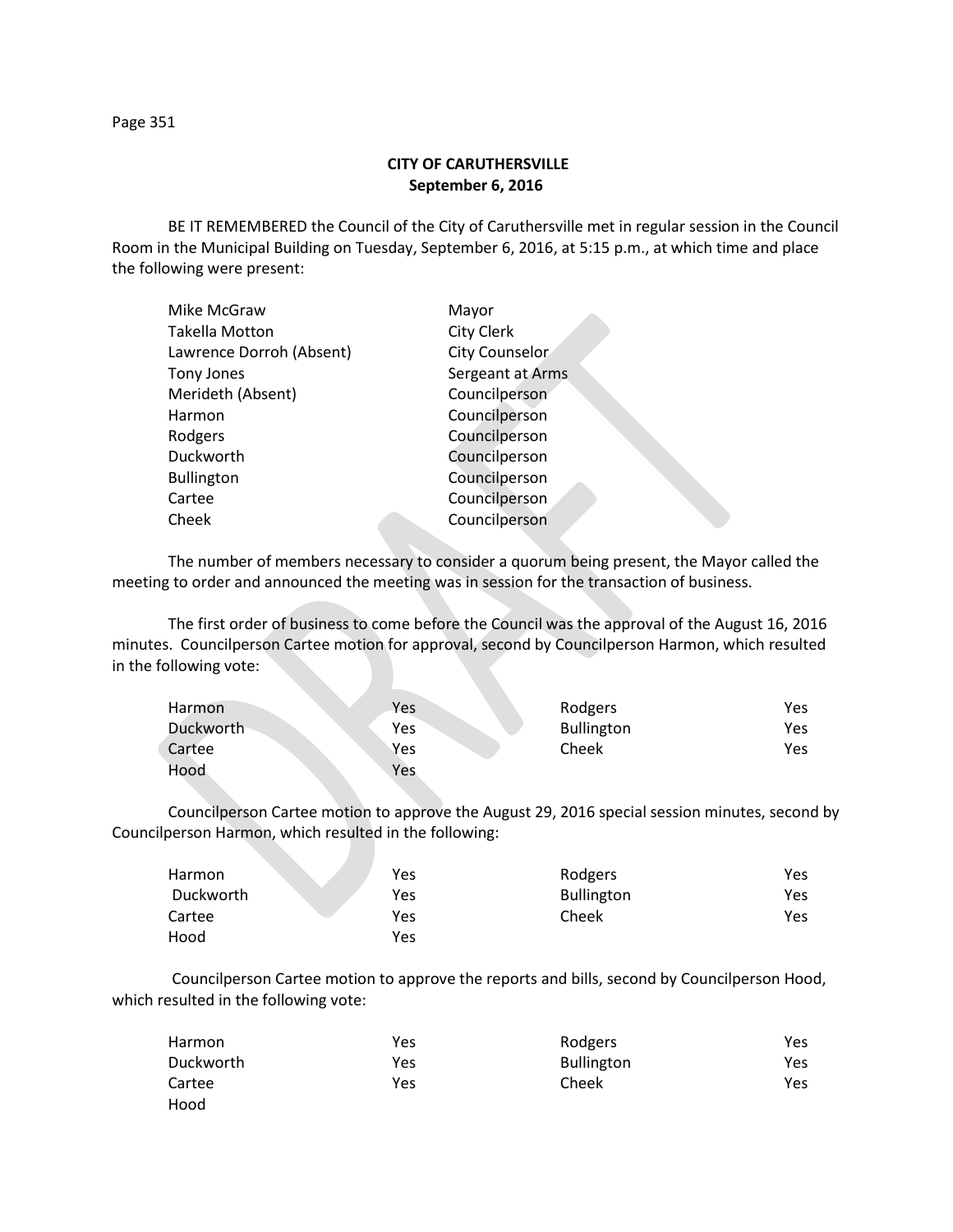The next order of business was the Mayor's report. The trash pickup will be a day behind because of the holiday. Horner Shifrin reviewed Buffington's bid for \$384,000, which was below their cost estimate. The engineering cost is \$21,000, and 70 percent is due which comes to \$14,700. Councilperson Harmon motion to pay the bill out of the Capital Improvements Tax Fund, second by Councilperson Cheek, which resulted in the following vote:

| Harmon    | Yes | Rodgers           | Yes. |
|-----------|-----|-------------------|------|
| Duckworth | Yes | <b>Bullington</b> | Yes  |
| Cartee    | Yes | <b>Cheek</b>      | Yes  |
| Hood      | Yes |                   |      |

The Brown Shoe ditch vegetation is estimated to cost \$2,800/day for 10 days for removal. It is possible that the Corp of Engineers will do it for free. The county's excavator is not in working order, and they plan to either fix or trade it in to get a new one. If this occurs then the ditch shouldn't be a problem keeping up in the future. Lincoln and E.  $18<sup>th</sup>$  St. is anticipated to be paved by the last week of September, and the Magnolia Project is squared away except for the spreading of the dirt.

The actual cost for Lagers L1 plan for 2015-2016 was \$19,574.80; to go to L3 the anticipated cost would be \$34,822 a difference of \$15,247.20. A good retirement plan is good for morale, recruiting, and retaining good employees. The Reynolds Park ceiling and plaques will be paid out of the remaining funds for the project fund. A2h presented a proposal for the Cupples roof, and so has McGehee Nicholson Burke which is \$400,000 less. At this time the City is waiting to see what funding sources are available, or possibly getting a loan for the roof. If the grant approach was considered the application process would have had to been done in March in order for it to be done at this time. The City would have to come up with \$100,000 and Three Rivers \$100,000. Councilperson Bullington suggested that if the City has to get a loan to pay for the roof that the college could start paying rent to offset some of the cost of a possible 1.1 million dollar roof. Councilperson Bullington recommended that the Mayor, Terry, or she could talk with Michael Barrett. The Mayor stated that he had asked Three Rivers about contributing towards the roof, but it was at a nominal amount. The Council will review further for the next meeting, before making a decision on the architect.

The 2016 assessed valuation for the City declined by \$192, 656. The more houses that go on the market the values of the existing houses decline, and new or expanded businesses help expand the economy for the City. The Brownsfield Grant application has to be signed by the owner to have access to McCoy's, or DNR can test the grounds adjacent to McCoy's to get the process underway. Councilperson Bullington was concerned about the entrance ways to the City as far as the appearance. There seems to be a disconnect, and Councilperson Bullington wanted to know what could be done to move things along. Terry Rushing stated that he's starting off with addressing the grass issue with Churchill, and then the cars will be addressed once the property is cleared. He is talking with the property owner on Ward Ave. to get that property up to code within the next two weeks. The property of Teroy's is overgrown, and the property owner offered to pay the City, because his tractor was not operable. Terry Rushing asked if he could get someone else to mow the property, and the property owner hasn't done so as of yet. B & H has to abide by the regulations set forth in the contractual agreement, and they're not. Councilperson Bullington suggested that maybe the police could take a section of the City from time to time and issue citations. Councilperson Rodgers suggested to moving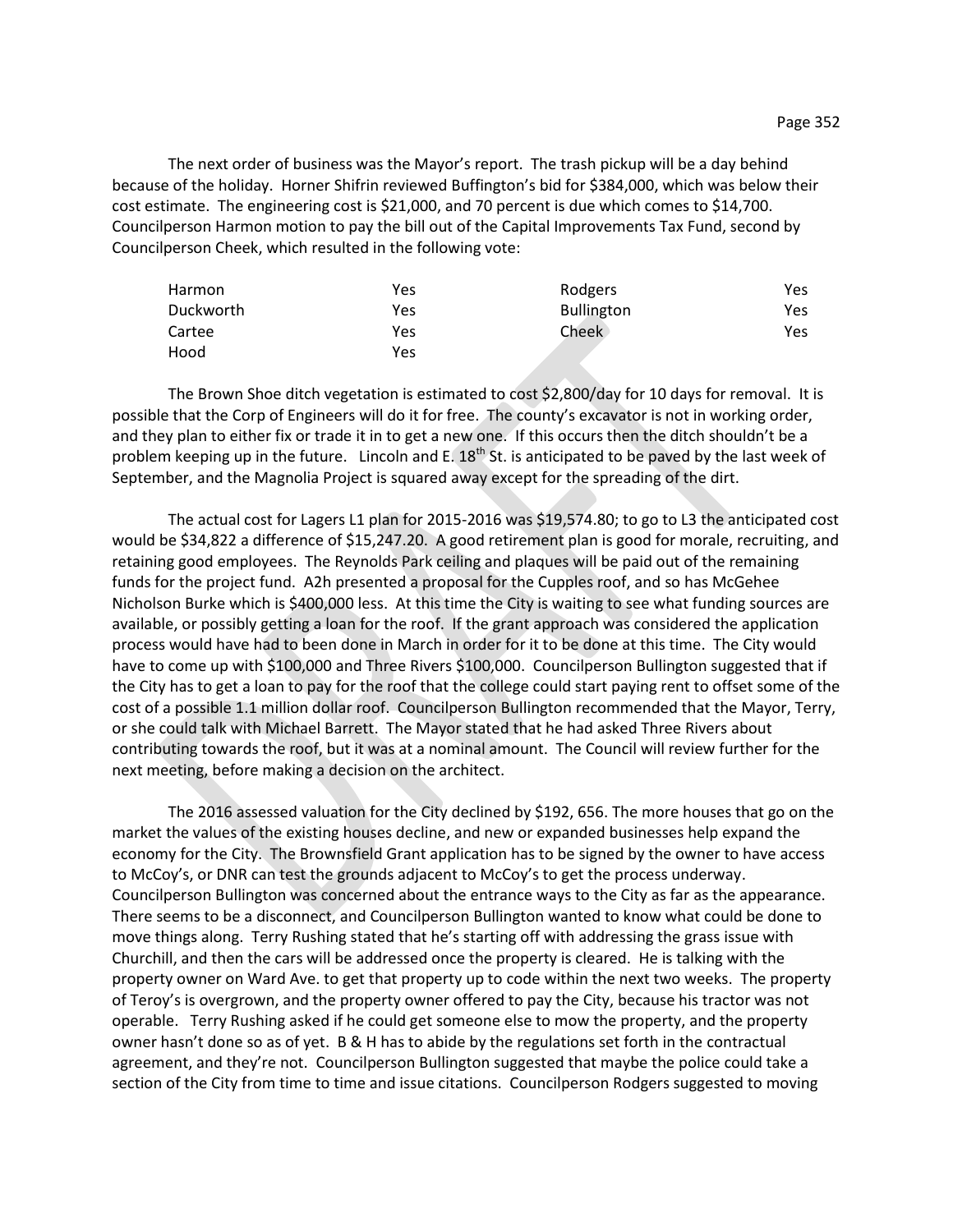## Page 353

forward in advertising for a Code Enforcement Officer. It was also suggested that the clerical part of the process be undertaken by someone else, freeing up Rushing to tend to other matters.

Fire Report; Chairperson Cartee reported two fire calls from August 17, 2016 through September 6, 2016. On August 17, 2016 a vacant house afire on County Road 534. On August 18, 2016 a smoke scare occurred on West  $12^{th}$  St. The CFD will be hosting a training course at Marquis Oil Co., Saturday, September 10, 2016 from 8:00 a.m. until 5:00 p.m. The course is "Responding to Flammable Liquids Transported by Rail", and 40 area firefighters have registered for the free course. On September 19, 2016 from 6:00 p.m. until 8:00 p.m. , the fire department will be hosting a storm spotter course at the Caruthersville Public Library, and it will be open to the public.

Tony Jones reported that the Bucking in the Bootheel Rodeo will be expecting to bring in about six to seven thousand people into town Saturday, September 10, 2016. There will be additional officers on duty covering the rodeo, and the concert at the casino.

Waste Water report; Paul Shaw reported that the hydrants will be flushed on September 26, 2016. They're also working on the waste water side getting permits ready.

Street & Sanitation report; Terry Rushing reported that the crew assisted with a water break at the Water Plant, and with the water tap on Carroll. With attention given to the pickup of debris and junk it is taking three to four days to get it covered, taking away from getting the street breaks attended to. Right of Ways, county trustee properties, and a couple of alley ways have been completed. They are also working on the drain water shoot on Marilyn Dr. The street sweeper has been running, but will discontinue use until caps are put in and the bearings cleaned up. The mosquito truck has been running 3 days a week. The street sweeper will eventually run from 6:00 a.m. until 12:00 p.m. and the mosquito truck will run from 6:30 p.m. until 9:00 p.m. 4 days a week. Terry called quite a few real estate agents and property owners, and was able to get properties mowed, and sent out several notices of abate and nuisance. There was one occupancy inspection that didn't pass code and a trailer on East 20<sup>th</sup> St. that was notified they didn't meet city code for a manufactured home, and had to be removed. Terry Rushing will be sending out notices for 20 houses, and 30 lots for overgrown grass. He is also working on 5 dilapidated houses.

Councilperson Harmon was concerned about the time spent picking up trash throughout the City that the street department is dealing with. The roll offs are behind with the pickup from Republic. The Mayor stated the designated spring cleanup was not working, because it couldn't be kept up with, but with a little at a time it was manageable. Instead of being throttled with every week with pickup of junk items, it was suggested to designate a specific time to be set for pickup and cite anyone that doesn't abide. Councilperson Cartee motion to have October as the citywide cleanup, October 3, 2016 through October 14, 2016, and nothing is to be put out on the curb before or after that date. This will occur on your designated trash date. Councilperson Duckworth second the motion, which resulted in the following vote:

| Harmon    | Yes    | Rodgers           | Absent |
|-----------|--------|-------------------|--------|
| Duckworth | Yes    | <b>Bullington</b> | Yes    |
| Cartee    | Yes    | Cheek             | Yes    |
| Hood      | Absent |                   |        |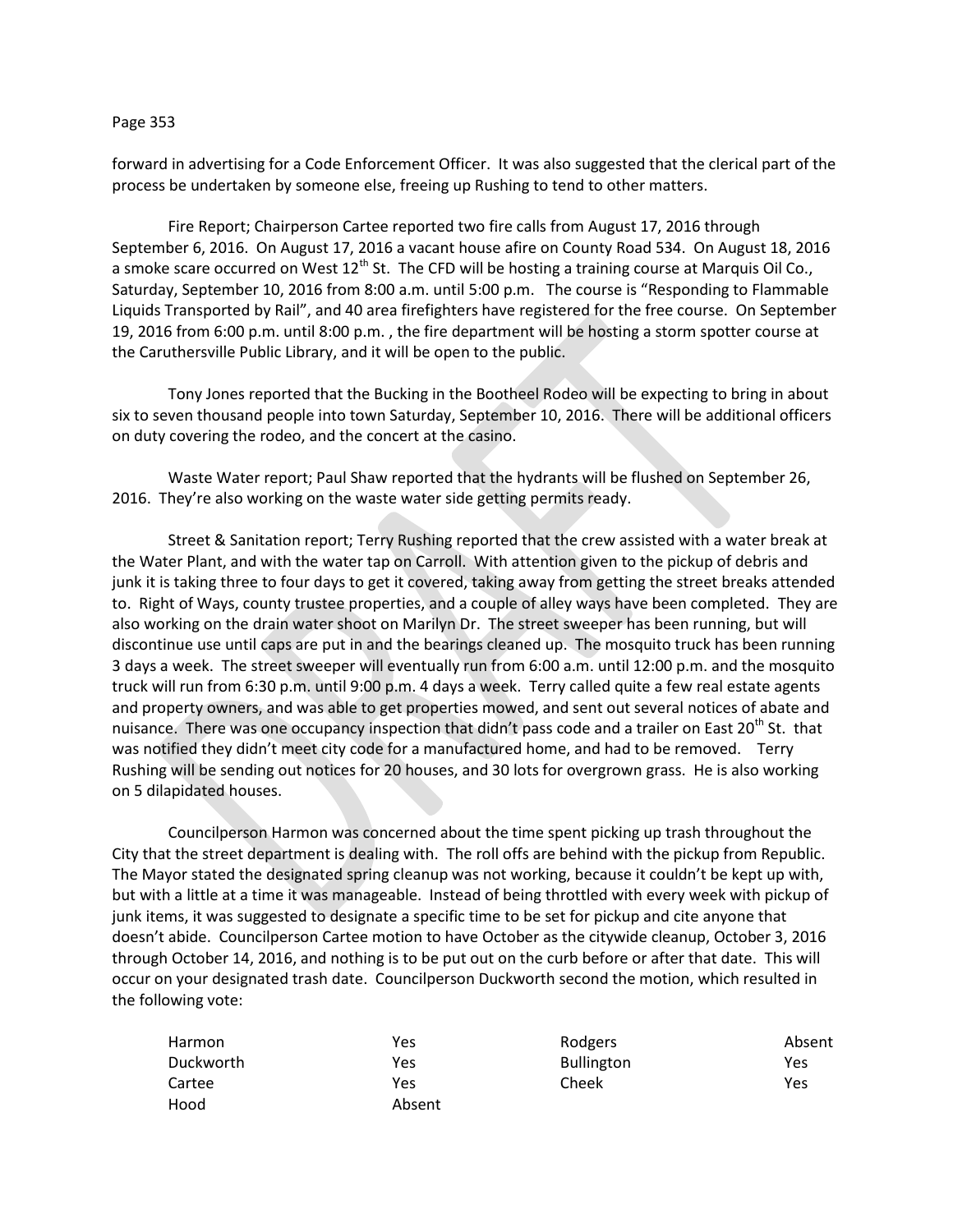Business from the floor; Emma Campbell was concerned about the signage for reserved parking and handicap, wasn't for sure who the reserved parking was for and the handicap is faded out. The lines in the parking spots are also faded out. Terry Rushing stated that the City could take care of the signage and lines for parking.

Councilperson Cartee motion for the approval of the following ordinance, seconded by Councilperson Bullington, and the same was read for the first time, to wit:

## **BILL NO. 2016-4 ORDINANCE NO. 2016-4**

**AN ORDINANCE ESTABLISHING AND FIXING THE RATE OF TAXATION AND LEVYING THE TAXES AND DECLARING THAT PURPOSE OF WHICH THE SAME SHALL AND SHOULD BE USED FOR THE YEAR 2016.**

Councilperson Harmon motion for the second reading by title, second by Councilperson Duckworth, this resulted in the following vote on said question to wit:

| Harmon    | Yes    | Rodgers           | Absent |
|-----------|--------|-------------------|--------|
| Duckworth | Yes    | <b>Bullington</b> | Yes    |
| Cartee    | Yes    | Cheek             | Yes    |
| Hood      | Absent |                   |        |

Councilperson Bullington made motion to pass the bill No. 2016-4 to be known as Ordinance No. 2016-4, second by Councilperson Harmon, which resulted in the following vote on said question to wit:

| Harmon    | Yes    | Rodgers           | Absent |
|-----------|--------|-------------------|--------|
| Duckworth | Yes    | <b>Bullington</b> | Yes    |
| Cartee    | Yes    | Cheek             | Yes    |
| Hood      | Absent |                   |        |
|           |        |                   |        |

Upon the Mayor declaring that Bill No. 2016-4 to be known as Ordinance No. 2016-4 is passed and approved by the Council, the Mayor did approve the bill and affix his signature and was attested and sealed by the City Clerk.

Mayor McGraw reported the highest bids for the surplus equipment as follows:

| 2004 Chevrolet Pickup<br>Delta/\$1,365 | 2008 Ford<br>Delta/\$535 | Rick Hall/\$1,526 | 2000 Chevrolet Dump Truck |
|----------------------------------------|--------------------------|-------------------|---------------------------|
| Vulcan Lawnmower                       | Star Trash Pump          | Koshin Trash Pump | CH&E Pump                 |
| Rick Moyers/\$10                       | Rick Moyers/\$50         | Rick Moyers \$50  | Rick Moyers \$50          |